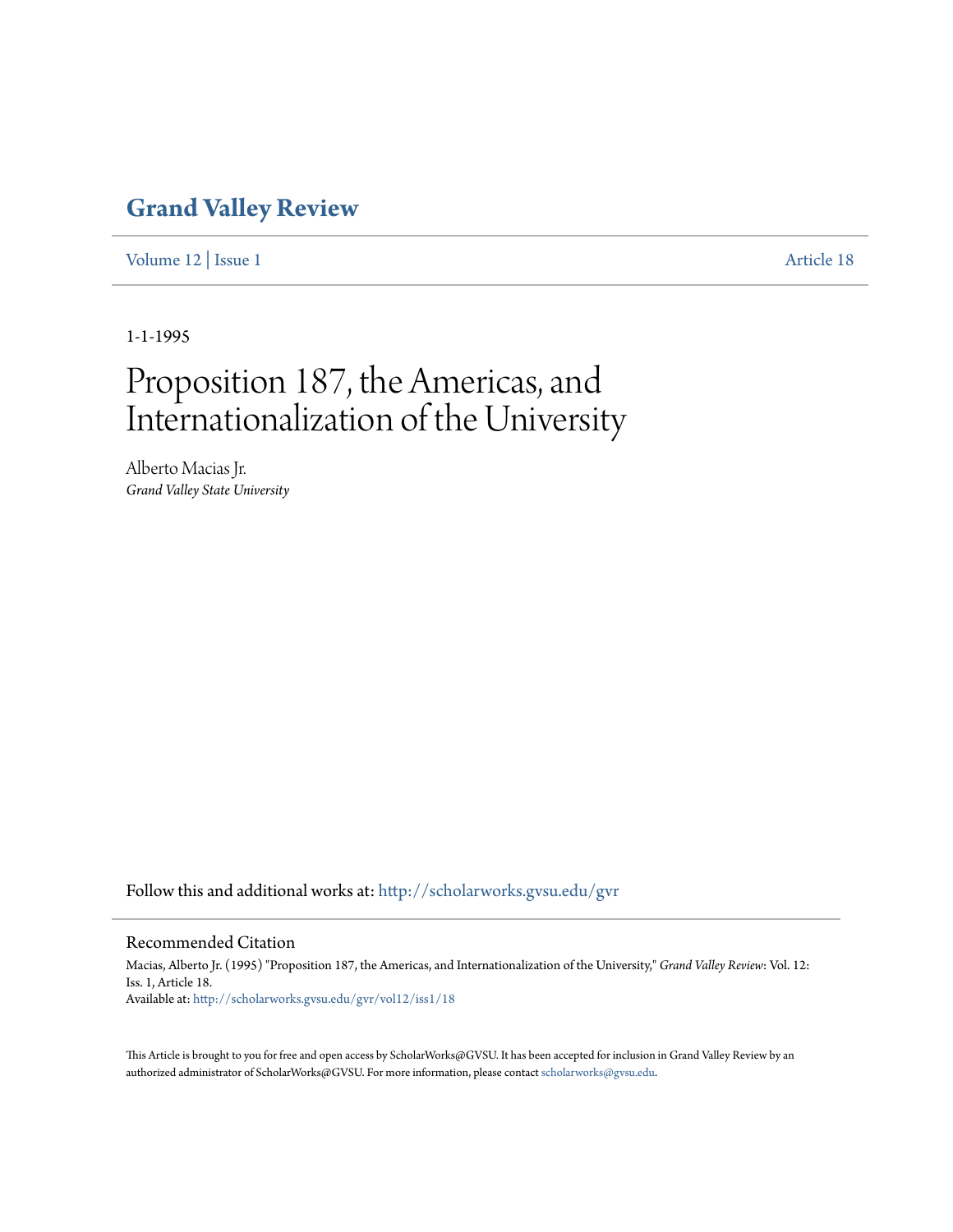## **PROPOSITION 187, THE AMERICAS, AND INTERNATIONALIZATION OF THE UNIVERSITY**

### *by Alberto Macias, Jr.*

Proposition 187 and the controversy it has provoked are a slap in the face to the Latino, whether he or she is the classic alien who crosses the southern border without legal documents or American born. Proposition 187 is not the first such blow Latinos have suffered in this century. America, the democracy we all know, has made many promises: a land of opportunity, a land where education opens doors to prosperity, a land of freedom. But it is also a land that still creates despair.

The America we Latinos know is cruel and reactionary. Sometimes it is downright vicious. It hides its true self behind many masks, masks which lie concealed in historical facts which do not come to light unless we are willing to dig them out. One mask might be the Republican Right and its "Contract With America." Another might be the paranoia of racism and all its idiosyncrasies. Another could be the distorted "American mystique" which holds that people of color are simply parasites that feed off the wealth of this country and its tax-paying citizens.

America is beautiful too. After all, it does allow me to be critical of its nature to be nativistic. But every American, and that means us Latinos too, has a stake in maintaining its beauty. Unfortunately, when America needs its regular historical facelift, it turns to its nature of democracy by dominance.

In the late 1920s and the 1930s America had many pains. It was the period of the great depression, a difficult time for any American family. The railroads had already benefited from the labor of many Mexican people who had been recruited for their cheap labor by American companies. When the depression hit hard, America decided to give these Mexican families, and their American-born children, the "option" to repatriate. But why such a reaction, and at such cost to the Latinos who had learned to admire this great America? These questions mattered little. The fact was that because America was destitute, because America had to take care of its own first, it was easier to give the repatriation option to people of color, who had little choice. Latinos were different; they spoke a different language and they did not belong to the fabric of this great nation. According to whom? According to whose definition?

In the meantime, Mexican families and their children had already been systematically denied the privilege of an education; they were poor and they were struggling to hold their families together and to stay put in a familiar place. They had already battled years of discrimination and all the other hardships the promised land had handed them. Repatriation was a direct reaction from an America that was not able to take care of all its people. The Mexicans were hard-working people, many of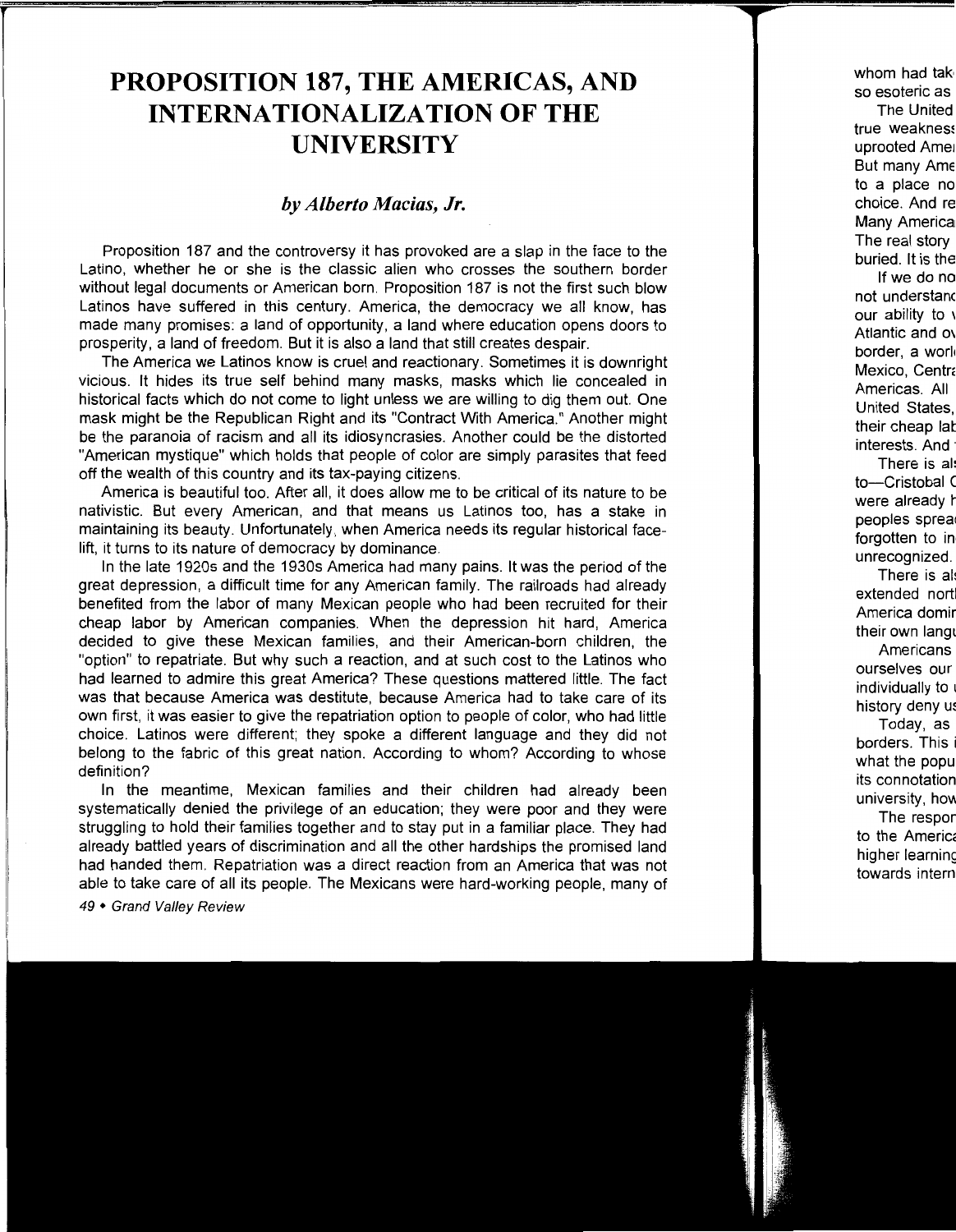whom had taken the opportunity to challenge themselves to be a part of something so esoteric as an admired American mystique.

The United States government and its people imposed their laws and showed the true weaknesses of having democratic freedoms. It was easy to pass laws that uprooted American citizens, and repatriation to Mexico was the best option for some. But many American citizens, who had been welcomed as immigrants, were returned to a place now unfamiliar to them. This was forced deportation. They had little choice. And remember this happened in our history only some sixty-odd years ago. Many Americans should know this important part of our history-but how many do? The real story is seldom wrong. This is one of the truths of American history that lies buried. It is the ignorance of it that continues to hurt each of us in the long run.

If we do not learn our history, we cannot learn to understand ourselves. If we do not understand ourselves, what I have called our American mystique will endanger our ability to work with our international neighbors-with the two worlds over the Atlantic and over the Pacific, but more importantly with that world over our southern border, a world which remains neglected and deemed unworthy of our recognition: Mexico, Central America, the Caribbean, South America. All of these regions are the Americas. All of us have something in common. Yet here in Gringolandia, in our United States, we have taken the stance of exploiting our southern neighbors for their cheap labor, and of defending military regimes that protect American business interests. And today we have NAFTA—but let's not get into that.

There is also that part of our history which predates what I have been referring to-Cristobal Colon and his great discovery of the New World. As if the people who were already here never existed There were already thousands of Native American peoples spread throughout what we know as North America, but somehow we have forgotten to include them as a great people in our history. Their contributions are unrecognized. But let's not get into that.

There is also the Mexican-American War. In the 19th century, Mexico's territory extended north to Oregon and east as far as the Dakotas. America conquered. America dominated. America made citizens of thousands of people who already had their own language, systems of government, and history. But let's not get into that.

Americans are of all races. We speak many languages. But we try to deny ourselves our greatness. This denial is part of the American mystique. We battle individually to understand who we truly are, but the ways we are taught pieces of our history deny us the ability truly to know our strength.

Today, as Americans, we try to protect ourselves by barricading our southern borders. This is where the aliens come from in massive numbers, or at least that is what the popular media tell us. The aliens are coming! Oh how I hate that word and its connotations. The only balancing force to all this can be what we learn here at the university, how we learn it, and how we share our ideas and learn to disagree.

The responsibility for performing this balancing act, for playing the opposing role to the American mystique, lies perhaps in the way GVSU and other institutions of higher learning attempt to internationalize their curricula. Where are the major efforts towards internationalization usually made? Look across the Atlantic and across the